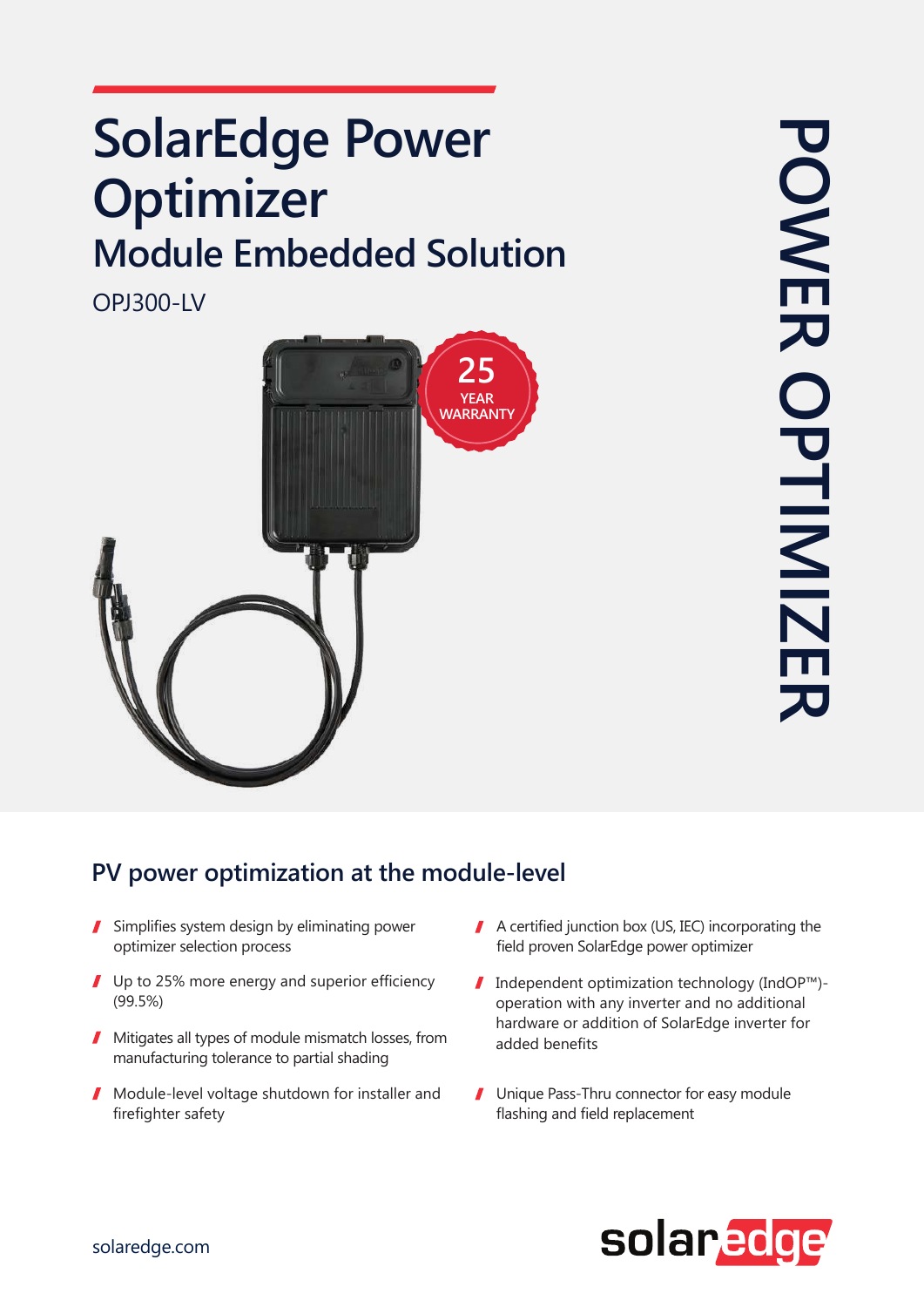## **/ SolarEdge Power Optimizer Module Embedded Solution**

**OPJ300-LV** 

| <b>BENEFITS PER SOLUTION</b> | <b>SOLAREDGE POWER</b><br><b>OPTIMIZER WITH</b><br><b>SOLAREDGE INVERTER</b> | <b>SOLAREDGE POWER OPTIMIZER</b><br><b>WITH SOLAREDGE SAFETY &amp;</b><br><b>MONITORING INTERFACE</b><br>AND A NON-SOLAREDGE INVERTER | <b>SOLAREDGE POWER</b><br><b>OPTIMIZER WITH A</b><br><b>NON-SOLAREDGE INVERTER</b> |
|------------------------------|------------------------------------------------------------------------------|---------------------------------------------------------------------------------------------------------------------------------------|------------------------------------------------------------------------------------|
| Added Energy                 |                                                                              |                                                                                                                                       |                                                                                    |
| Safety                       |                                                                              |                                                                                                                                       |                                                                                    |
| Monitoring                   |                                                                              |                                                                                                                                       |                                                                                    |
| Multi-facet Design           |                                                                              |                                                                                                                                       |                                                                                    |
| Long String Design           |                                                                              |                                                                                                                                       |                                                                                    |

|                                                               | POWER OPTIMIZER CONNECTED TO A<br><b>SOLAREDGE INVERTER</b>                        | POWER OPTIMIZER CONNECTED TO<br>A NON-SOLAREDGE INVERTER <sup>(1)</sup> |     |
|---------------------------------------------------------------|------------------------------------------------------------------------------------|-------------------------------------------------------------------------|-----|
| <b>INPUT</b>                                                  |                                                                                    |                                                                         |     |
| Rated Input DC Power                                          | 330                                                                                |                                                                         | W   |
| Absolute Maximum Input Voltage (Voc)                          | 55                                                                                 |                                                                         | Vdc |
| MPPT Operating Range                                          | $5 - 55$                                                                           |                                                                         | Vdc |
| Maximum Short Circuit Current (Isc) of<br>connected PV Module | 10                                                                                 |                                                                         | Adc |
| Maximum DC Input Current                                      | 12.5                                                                               |                                                                         | Adc |
| Maximum Efficiency                                            | 99.5                                                                               |                                                                         | %   |
| Weighted Efficiency                                           | 98.9                                                                               |                                                                         | %   |
| Overvoltage Category                                          | $\rm II$                                                                           |                                                                         |     |
| <b>OUTPUT DURING OPERATION</b>                                |                                                                                    |                                                                         |     |
| Maximum Output Current                                        | 15                                                                                 | 10                                                                      | Adc |
| Maximum Output Voltage                                        | 60                                                                                 | Voc of connected PV module                                              | Vdc |
|                                                               | OUTPUT DURING STANDBY (POWER OPTIMIZER DISCONNECTED FROM INVERTER OR INVERTER OFF) |                                                                         |     |
| Safety Output Voltage per Power Optimizer                     | 1                                                                                  | $1^{(2)}$                                                               | Vdc |
| <b>NDARD COMPLIANCE</b>                                       |                                                                                    |                                                                         |     |
| <b>EMC</b>                                                    | FCC Part15 Class B, IEC61000-6-2, IEC61000-6-3                                     |                                                                         |     |
| Safety                                                        | IEC62109-1 (class II safety, TUV-SUD), UL1741 (TUV-Rheinland & CSA)                |                                                                         |     |
| PV Junction Box                                               | EN50548 (TUV-SUD), UL3730 (TUV-Rheinland & CSA)                                    |                                                                         |     |
| Material                                                      | UL94 V-0, UV Resistant                                                             |                                                                         |     |
| <b>RoHS</b>                                                   | Yes                                                                                |                                                                         |     |
| <b>INSTALLATION SPECIFICATIONS</b>                            |                                                                                    |                                                                         |     |
| Maximum Allowed System Voltage                                | 1000V                                                                              |                                                                         | Vdc |
| Dimensions (W x L x H)                                        | 208x155x29.5 / 8.2x6.1x1.16                                                        |                                                                         |     |
| Weight (excluding cables)                                     | 700/1.5                                                                            |                                                                         |     |
| Output Wire Type                                              | Double insulated; 6 mm <sup>2</sup> ; MC4(3)                                       |                                                                         |     |
| Output Wire Length                                            | 1/3.38, 1.2/3.93                                                                   |                                                                         |     |
| Operating Temperature Range                                   | $-40 - +85$ / $-40 - +185$                                                         |                                                                         |     |
| Protection Rating                                             | IP67 / NEMA6                                                                       |                                                                         |     |
| <b>Relative Humidity</b>                                      | $0 - 100$                                                                          |                                                                         | %   |

(1) Available only if Safety & Monitoring Interface (SMI) is installed or if SafeDC™ is disabled during installation by a one-time operation using the SolarEdge Key.

(2) When SolarEdge Safety and Monitoring Interface (SMI) is installed and off. Note - OPJ power optimizer warranty shall not exceed the maximum of (1) the module product warranty and (2) the<br>module power warranty periods p